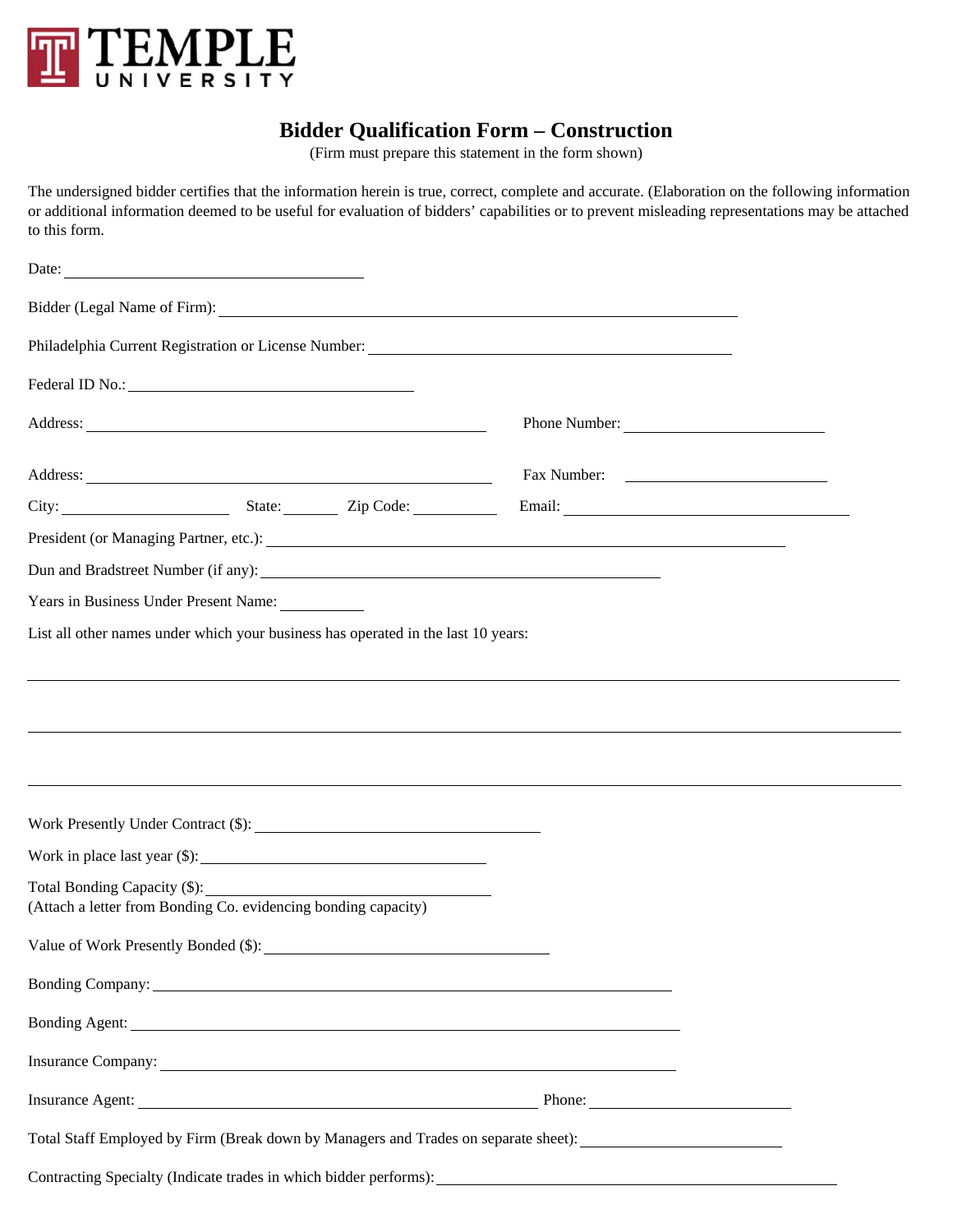| National<br><b>Union Affiliations:</b><br>Local                                                                                                                                                                                                                                  |
|----------------------------------------------------------------------------------------------------------------------------------------------------------------------------------------------------------------------------------------------------------------------------------|
| Percentage of Work Performed by Firm's Own Forces:<br>Years Performing Work Specialty:                                                                                                                                                                                           |
| Is the Bidder in compliance with all applicable EEO requirements?<br>Yes<br>No<br>(If the answer is no, please attach summary of details on a separate sheet)                                                                                                                    |
| <b>Bank References</b>                                                                                                                                                                                                                                                           |
| Address: <u>Address:</u>                                                                                                                                                                                                                                                         |
| City: State: <u>State:</u> Zip Code:<br>Phone Number:                                                                                                                                                                                                                            |
| Has the firm or predecessor firm been involved in a bankruptcy or reorganization?<br>Yes<br>N <sub>o</sub><br>(If the answer is yes, please attach summary of details on a separate sheet)                                                                                       |
| Bidder should have successfully completed (substantially on-schedule, on-budget) at least three projects of similar size and nature for which<br>they are submitting qualifications. List projects on a separate sheet with the following information on each and attach hereto: |
| Project (Name, Location and Contact)<br>Architect                                                                                                                                                                                                                                |
| <b>Contract Amount</b>                                                                                                                                                                                                                                                           |
| Date Completed (Month/Year)                                                                                                                                                                                                                                                      |
| Scope of Work                                                                                                                                                                                                                                                                    |
| List below any/all Contract(s) awarded to Bidder which it has failed to complete (If applicable, attach a separate sheet)                                                                                                                                                        |
| Project (Name and Location):                                                                                                                                                                                                                                                     |
| Contract with: <u>contract with:</u> contract with:                                                                                                                                                                                                                              |
| Brief Explanation of Cause and Resolution:                                                                                                                                                                                                                                       |
| List on a sheet attached hereto all judgements, claims, arbitration proceedings, or suits pending or outstanding against bidder over the last<br>five (5) years with amount of claim and brief description.                                                                      |
| List on a sheet attached hereto all law suits or requested arbitration with regard to construction contracts which bidder has initiated within the<br>last five (5) years and brief explanation of claim and outcome.                                                            |
| Attach to this form Bidder's current Financial Statement (assets/liabilities), preferably audited.                                                                                                                                                                               |
| Signature:                                                                                                                                                                                                                                                                       |
|                                                                                                                                                                                                                                                                                  |
|                                                                                                                                                                                                                                                                                  |
|                                                                                                                                                                                                                                                                                  |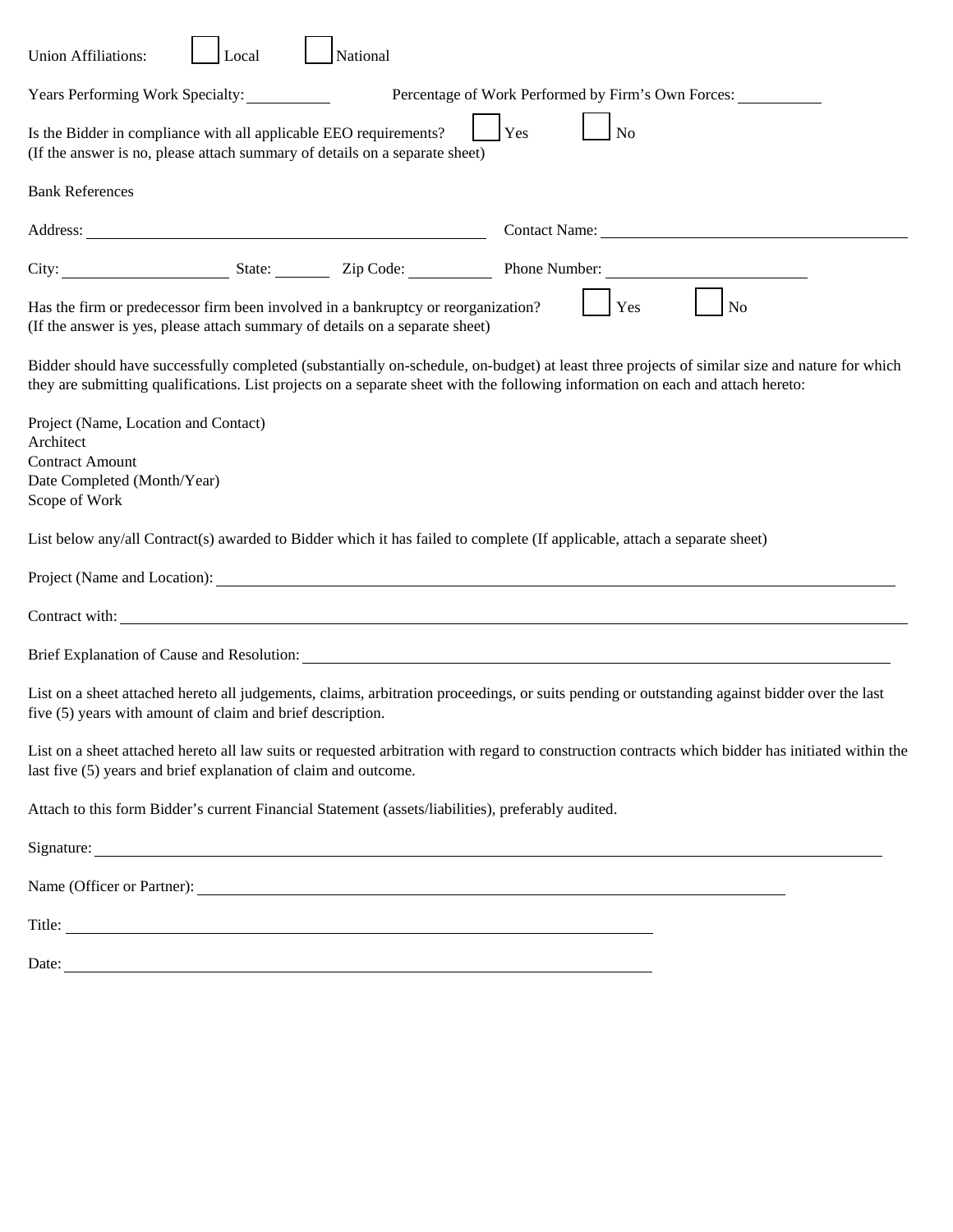This completed form (with all attachments) and a statement must be certified true and correct by affidavit sworn before a Notary Public (in form as follows) and returned in one of the following two ways:

| Return form by mail to: | Temple University Purchasing Services Department<br>1009 W. Montgomery Avenue<br>Suite 170 Facilities Management Building<br>Philadelphia, PA 19122                                        |
|-------------------------|--------------------------------------------------------------------------------------------------------------------------------------------------------------------------------------------|
|                         | Return form electronically to: *Temple University Purchasing Department<br>$purebase@$ temple.edu                                                                                          |
|                         | *Unless otherwise directed by a Temple University buyer.<br>NOTE: A signature is required by a Notary Public, therefore the form must be scanned before being<br>submitted electronically. |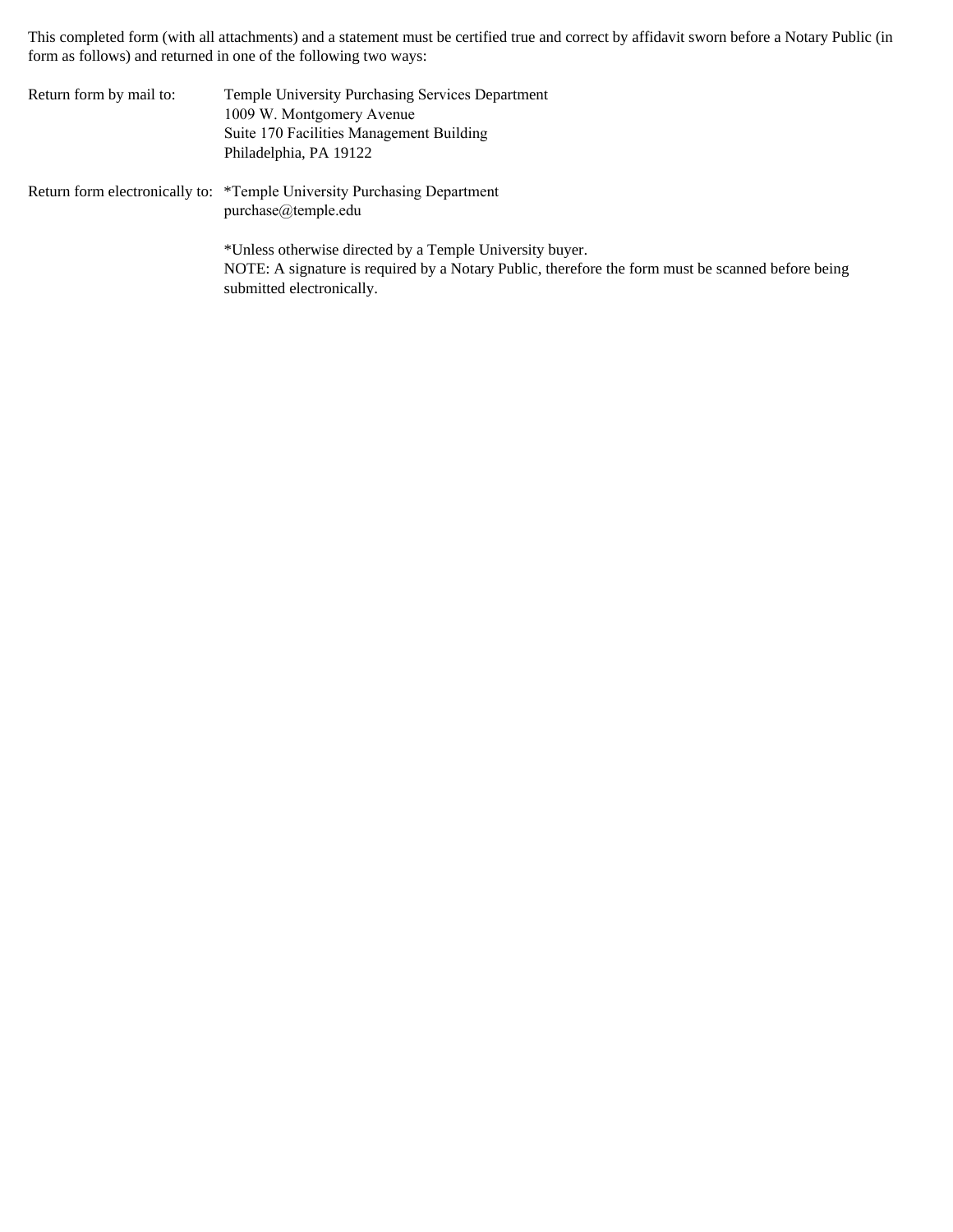| Commonwealth of Pennsylvania |                                                                                                                                         |                                                                                                                 |                                                                                                                                                                                                                                                                                                                                                  |  |  |  |
|------------------------------|-----------------------------------------------------------------------------------------------------------------------------------------|-----------------------------------------------------------------------------------------------------------------|--------------------------------------------------------------------------------------------------------------------------------------------------------------------------------------------------------------------------------------------------------------------------------------------------------------------------------------------------|--|--|--|
|                              |                                                                                                                                         | SS                                                                                                              |                                                                                                                                                                                                                                                                                                                                                  |  |  |  |
| County of                    |                                                                                                                                         |                                                                                                                 |                                                                                                                                                                                                                                                                                                                                                  |  |  |  |
|                              |                                                                                                                                         | <b>AFFIDAVIT OF</b>                                                                                             |                                                                                                                                                                                                                                                                                                                                                  |  |  |  |
|                              |                                                                                                                                         |                                                                                                                 | , an individual over the age of twenty-one (21) years, residing at                                                                                                                                                                                                                                                                               |  |  |  |
|                              | [street address], [city], [county], [state], [zip code]                                                                                 |                                                                                                                 |                                                                                                                                                                                                                                                                                                                                                  |  |  |  |
|                              | being duly sworn or affirmed this                                                                                                       |                                                                                                                 | $\frac{1}{2}$ day of                                                                                                                                                                                                                                                                                                                             |  |  |  |
|                              |                                                                                                                                         |                                                                                                                 | before the Pennsylvania licensed notary public whose acknowledgement appears hereinbelow, deposes and says that:                                                                                                                                                                                                                                 |  |  |  |
|                              |                                                                                                                                         | 1. I am the $\qquad \qquad$                                                                                     | of                                                                                                                                                                                                                                                                                                                                               |  |  |  |
|                              |                                                                                                                                         | [title]                                                                                                         | [contractor's full name]                                                                                                                                                                                                                                                                                                                         |  |  |  |
|                              | a                                                                                                                                       |                                                                                                                 | duly formed and existing under the                                                                                                                                                                                                                                                                                                               |  |  |  |
|                              |                                                                                                                                         | [legal form of entity]                                                                                          |                                                                                                                                                                                                                                                                                                                                                  |  |  |  |
|                              | laws of                                                                                                                                 |                                                                                                                 | and authorized to do business in Pennsylvania,                                                                                                                                                                                                                                                                                                   |  |  |  |
|                              |                                                                                                                                         | [name of state]                                                                                                 |                                                                                                                                                                                                                                                                                                                                                  |  |  |  |
|                              |                                                                                                                                         | with its principal place of business located at                                                                 |                                                                                                                                                                                                                                                                                                                                                  |  |  |  |
|                              |                                                                                                                                         |                                                                                                                 | [contractor address]                                                                                                                                                                                                                                                                                                                             |  |  |  |
|                              |                                                                                                                                         |                                                                                                                 | (the "Contractor") and, as such, I have the requisite knowledge and authority to provide and certify<br>the truthfulness, correctness, completeness and accuracy of the information in this affidavit.                                                                                                                                           |  |  |  |
|                              |                                                                                                                                         | contract let by Temple University.                                                                              | 2. The Contractor has prepared for submission this Qualification Form for consideration for future bids/                                                                                                                                                                                                                                         |  |  |  |
|                              | Form.                                                                                                                                   |                                                                                                                 | 3. The Contractor's experience statement is attached to the form as called for on the Bidder Qualification                                                                                                                                                                                                                                       |  |  |  |
|                              |                                                                                                                                         |                                                                                                                 | 4. The Contractor's financial statement is attached to the Bid as called for on the Bidder Qualification Form.                                                                                                                                                                                                                                   |  |  |  |
|                              |                                                                                                                                         |                                                                                                                 | 5. I certify such experience and financial statements to be true, correct, complete and accurate as of their<br>respective dates and true, correct complete and accurate without material change as of the date hereof.                                                                                                                          |  |  |  |
|                              | 6. I understand and acknowledge that falsification of any requested information may result in the rejection of<br>Qualification to Bid. |                                                                                                                 |                                                                                                                                                                                                                                                                                                                                                  |  |  |  |
|                              |                                                                                                                                         | the experience and financial statements.<br>C.S. Section 4904 relating to unsworn falsification to authorities. | 7. I understand and acknowledge that the owner will rely on this affidavit and the truthfulness, correctness,<br>completeness and accuracy of the information in this affidavit and in any bid including, without limitation,<br>8. I understand and acknowledge that, if appropriate, this affidavit is made subject to the penalties of 18 PA. |  |  |  |
| Witness:                     |                                                                                                                                         |                                                                                                                 | <b>AFFIANT:</b>                                                                                                                                                                                                                                                                                                                                  |  |  |  |
| Signature:                   |                                                                                                                                         |                                                                                                                 | Signature:                                                                                                                                                                                                                                                                                                                                       |  |  |  |
| Title:                       |                                                                                                                                         | Title:                                                                                                          |                                                                                                                                                                                                                                                                                                                                                  |  |  |  |